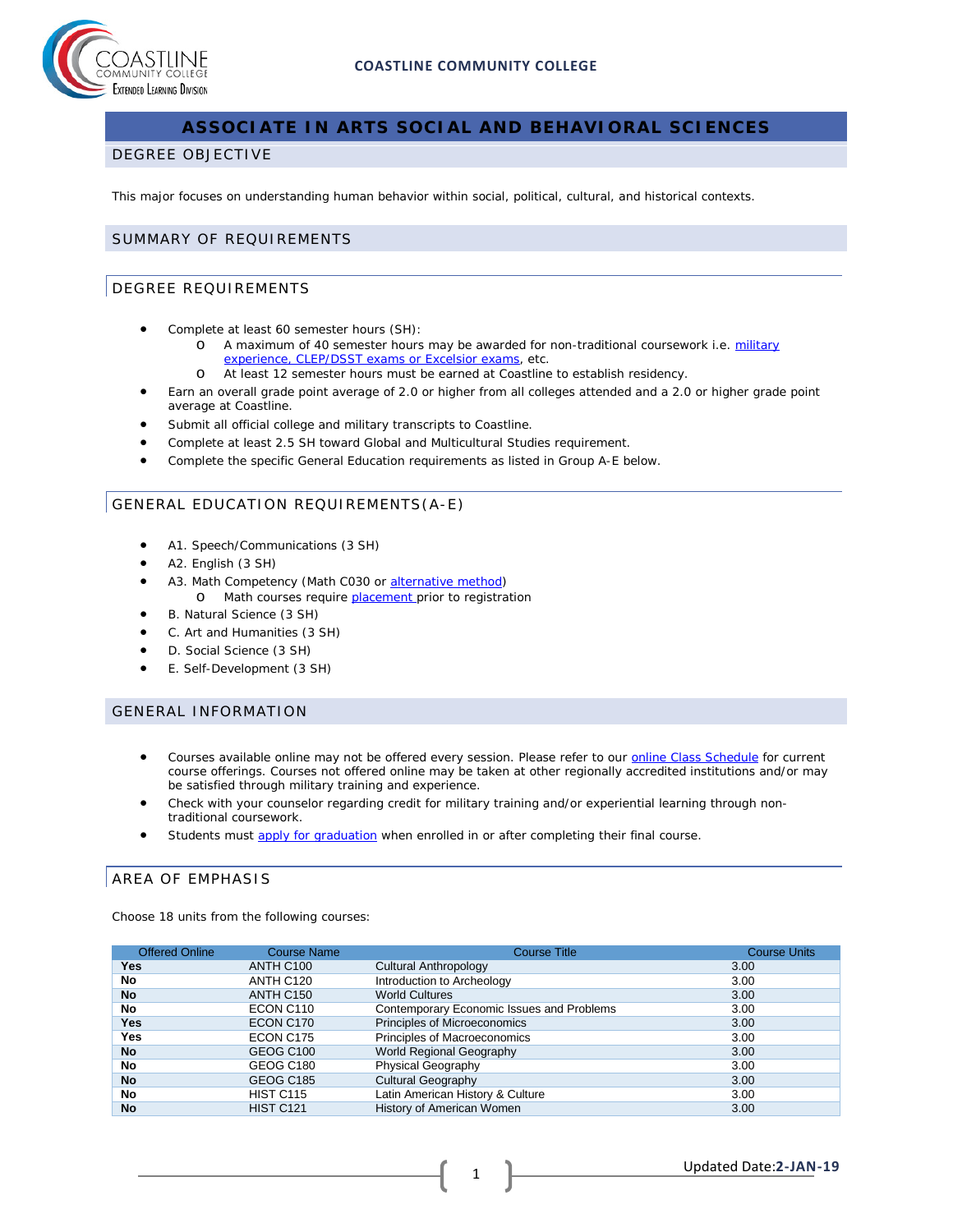## **COASTLINE COMMUNITY COLLEGE**



| <b>Offered Online</b> | <b>Course Name</b> | <b>Course Title</b>                       | <b>Course Units</b> |
|-----------------------|--------------------|-------------------------------------------|---------------------|
| No                    | <b>HIST C122</b>   | Chicano History                           | 3.00                |
| <b>No</b>             | <b>HIST C124</b>   | Vietnamese - American History and Culture | 3.00                |
| <b>Yes</b>            | <b>HIST C125</b>   | Modern Iraqi History & Culture            | 3.00                |
| <b>No</b>             | HIST C128          | History of Modern China                   | 3.00                |
| <b>No</b>             | <b>HIST C132</b>   | History of Britain and Ireland 1          | 3.00                |
| <b>No</b>             | <b>HIST C135</b>   | History of Britain and Ireland 2          | 3.00                |
| No                    | HIST C146          | History of Mexico                         | 3.00                |
| <b>No</b>             | <b>HIST C150</b>   | History of California                     | 3.00                |
| <b>No</b>             | <b>HIST C155</b>   | The American West                         | 3.00                |
| Yes                   | <b>HIST C161</b>   | World History to 1500                     | 3.00                |
| Yes                   | <b>HIST C162</b>   | World History From 1500                   | 3.00                |
| Yes                   | <b>HIST C170</b>   | U.S. History to 1876                      | 3.00                |
| Yes                   | HIST C175          | U.S. History Since 1876                   | 3.00                |
| Yes                   | HIST C180          | Western Civilization to 1550              | 3.00                |
| <b>Yes</b>            | <b>HIST C185</b>   | Western Civilization Since 1550           | 3.00                |
| Yes                   | MCOM C100          | Introduction to Mass Communication        | 3.00                |
| <b>No</b>             | PSCI C101          | Survey of Current Issues                  | 3.00                |
| <b>No</b>             | PSCI C140          | Politics of the Middle East               | 3.00                |
| Yes                   | PSCI C180          | American Government                       | 3.00                |
| <b>No</b>             | <b>PSCI C185</b>   | <b>Comparative Politics</b>               | 3.00                |
| <b>Yes</b>            | PSYC C100          | Introduction to Psychology                | 3.00                |
| Yes                   | PSYC C116          | Child Growth /Development                 | 3.00                |
| Yes                   | PSYC C118          | Life Span Development Psychology          | 3.00                |
| <b>No</b>             | <b>PSYC C165</b>   | Principles of Human Sexuality 1           | 3.00                |
| <b>Yes</b>            | PSYC C170          | Psychology of Aging                       | 3.00                |
| <b>No</b>             | <b>PSYC C250</b>   | Psychobiology                             | 3.00                |
| <b>Yes</b>            | <b>PSYC C255</b>   | Abnormal Psychology                       | 3.00                |
| <b>No</b>             | PSYC C260          | Social Psychology                         | 3.00                |
| <b>Yes</b>            | PSYC C280          | Introduction to Research Methods          | 4.00                |
| <b>Yes</b>            | <b>SOC C100</b>    | Introduction to Sociology                 | 3.00                |
| Yes                   | <b>SOC C110</b>    | Introduction to Marriage and Family       | 3.00                |
| Yes                   | <b>SOC C120</b>    | Introduction to Gerontology               | 3.00                |
| No                    | <b>SOC C130</b>    | Globalization and Social Change           | 3.00                |
| <b>No</b>             | <b>SOC C185</b>    | Analysis of Social Problems               | 3.00                |
| PROBLEM with COURSES  |                    |                                           |                     |

# A1. COMMUNICATIONS

3 semester hours required

MCOM C100 and CMST C150 may not be used to satisfy more than one general education requirement.

| Offered Online | Course Name           | Course Title:                      | Course Units |
|----------------|-----------------------|------------------------------------|--------------|
| <b>No</b>      | CMST C110             | <b>Public Speaking</b>             | 3.00         |
| Yes            | CMST C150             | Intercultural Communication        | 3.00         |
| <b>Yes</b>     | MCOM C <sub>100</sub> | Introduction to Mass Communication | 3.00         |

## A2. ENGLISH COMPETENCY

3 semester hours required

Students transferring to a 4-year institution should take ENGL C100

|            | <b>Offered Online</b> | Course Name | Course Title            | Course Units |
|------------|-----------------------|-------------|-------------------------|--------------|
| Yes        |                       | ENGL C100   | Freshman Composition    | 3.00         |
| No         |                       | ENGL C109   | Essay Writing           | 3.00         |
| <b>Yes</b> |                       | ENGL C135   | <b>Business Writing</b> | 3.00         |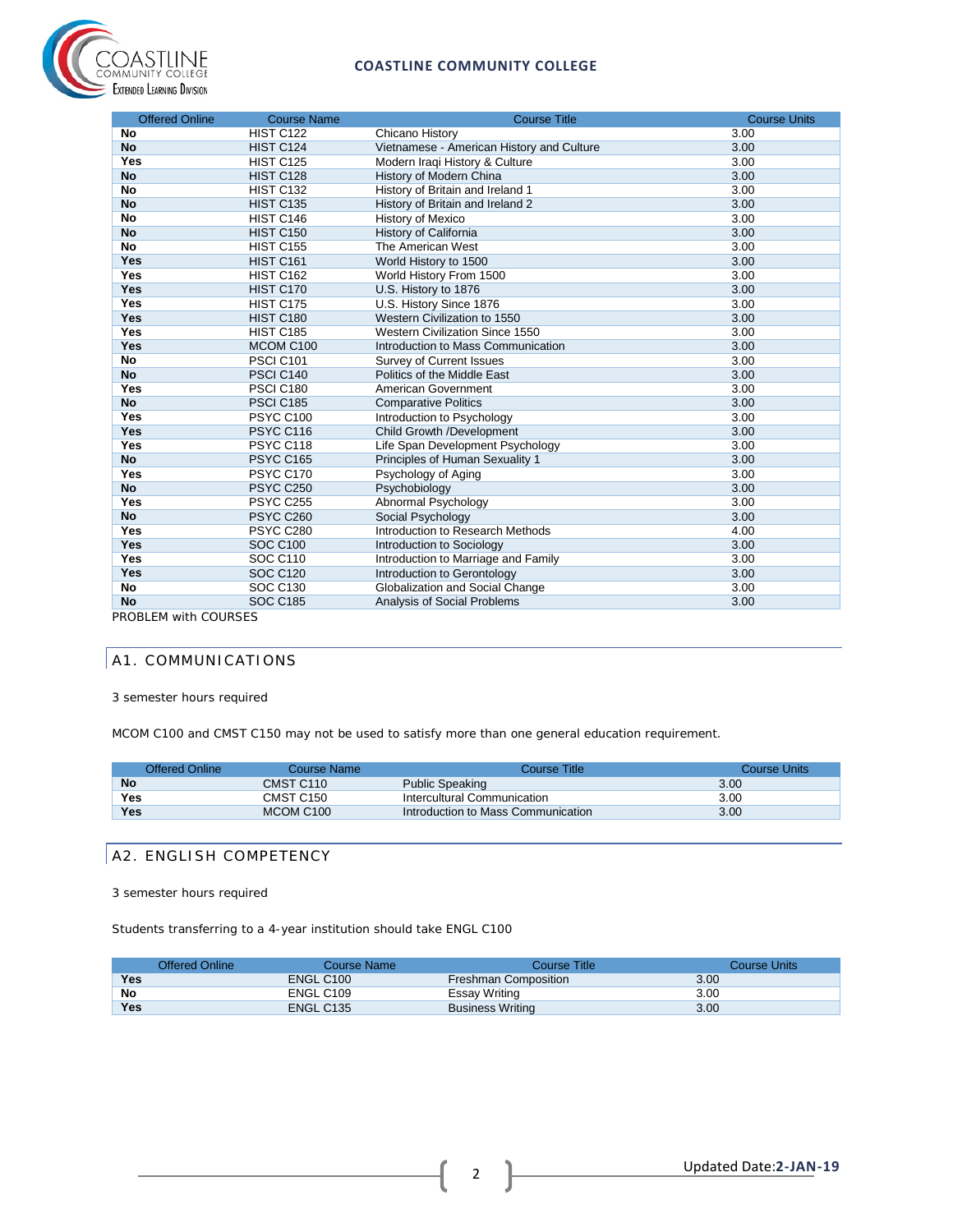

## A3. MATH COMPETENCY

#### Required

Satisfied by completion of MATH C030, C045, C100, C115, C120, C160, C170, C180 or C185 (or equivalent course at any regionally accredited institution) with a grade of 'C' or better OR submit eligible placement results into MATH C100 OR completion of two years of high school algebra with a grade of 'C' or better OR passing the ASSET exam: Intermediate Algebra score of 35 or higher OR via Multiple Measure Assessment Project. More information on the Multiple Measure Assessment Project can be found on our [placement webpage.](http://military.coastline.edu/active-duty/page.cfm?LinkID=1446)

|            | <b>Offered Online</b> | <b>Course Name</b> | <b>Course Title</b>  | <b>Course Units</b> |
|------------|-----------------------|--------------------|----------------------|---------------------|
| Yes        |                       | MATH C030          | Intermediate Algebra | 4.00                |
| Yes        |                       | MATH C100          | Liberal Arts Math    | 3.00                |
| <b>Yes</b> |                       | MATH C115          | College Algebra      | 4.00                |
| <b>Yes</b> |                       | MATH C120          | Trigonometry         | 3.00                |
| Yes        |                       | MATH C160          | Intro to Statistics  | 4.00                |
| <b>Yes</b> |                       | MATH C180          | Calculus 1           | 5.00                |
| <b>Yes</b> |                       | MATH C185          | Calculus 2           | 5.00                |

#### B1. PHYSICAL SCIENCE

3 semester hours required from B1 or B2

|            | <b>Offered Online</b> | <b>Course Name</b> | Course Title              | <b>Course Units</b> |
|------------|-----------------------|--------------------|---------------------------|---------------------|
| <b>Yes</b> |                       | ASTR C100          | Introduction to Astronomy | 3.00                |
| <b>Yes</b> |                       | CHEM C100          | Chemistry and Living      | 3.00                |
| <b>Yes</b> |                       | CHEM C110          | Intro to Chemistry        | 5.00                |
| <b>Yes</b> |                       | GEOL C105          | General Geology           | 3.00                |
| <b>Yes</b> |                       | GEOL C105L         | Geology Lab               | 1.00                |
| Yes        |                       | PHYS C110          | Intro to Physics          | 3.00                |
| <b>Yes</b> |                       | PHYS C110L         | Conceptual Physics Lab    | 1.00                |

## B2. LIFE SCIENCE

3 semester hours required from B1 or B2

| <b>Offered Online</b> | <b>Course Name</b>    | <b>Course Title</b>                         | <b>Course Units</b> |
|-----------------------|-----------------------|---------------------------------------------|---------------------|
| Yes                   | <b>BIOL C100</b>      | Introduction to Biology                     | 3.00                |
| Yes                   | BIOL C100C            | Intro to Biology Lecture/Lab                | 4.00                |
| Yes                   | <b>BIOL C100L</b>     | Introduction to Biology Lab                 | 1.00                |
| Yes                   | <b>BIOL C102</b>      | Intro to Concepts of Anatomy and Physiology | 3.00                |
| Yes                   | <b>BIOL C120</b>      | Biology of Aging                            | 3.00                |
| Yes                   | BIOL C <sub>221</sub> | Anatomy/Physiology                          | 4.00                |
| <b>Yes</b>            | ECOL C100             | Human Ecology                               | 3.00                |
| Yes                   | MRSC C100             | Intro Marine Science                        | 3.00                |

## C1. ARTS

3 semester hours required from C1 Arts or C2 Humanities

| <b>Offered Online</b> | Course Name          | Course Title                      | Course Units |
|-----------------------|----------------------|-----------------------------------|--------------|
| <b>Yes</b>            | ART C <sub>100</sub> | History & Appreciation of Art 1   | 3.00         |
| Yes                   | <b>ART C105</b>      | Introduction to Art               | 3.00         |
| <b>Yes</b>            | <b>MUS C100</b>      | History and Appreciation of Music | 3.00         |
| Yes                   | <b>MUS C139</b>      | History of Rock Music             | 3.00         |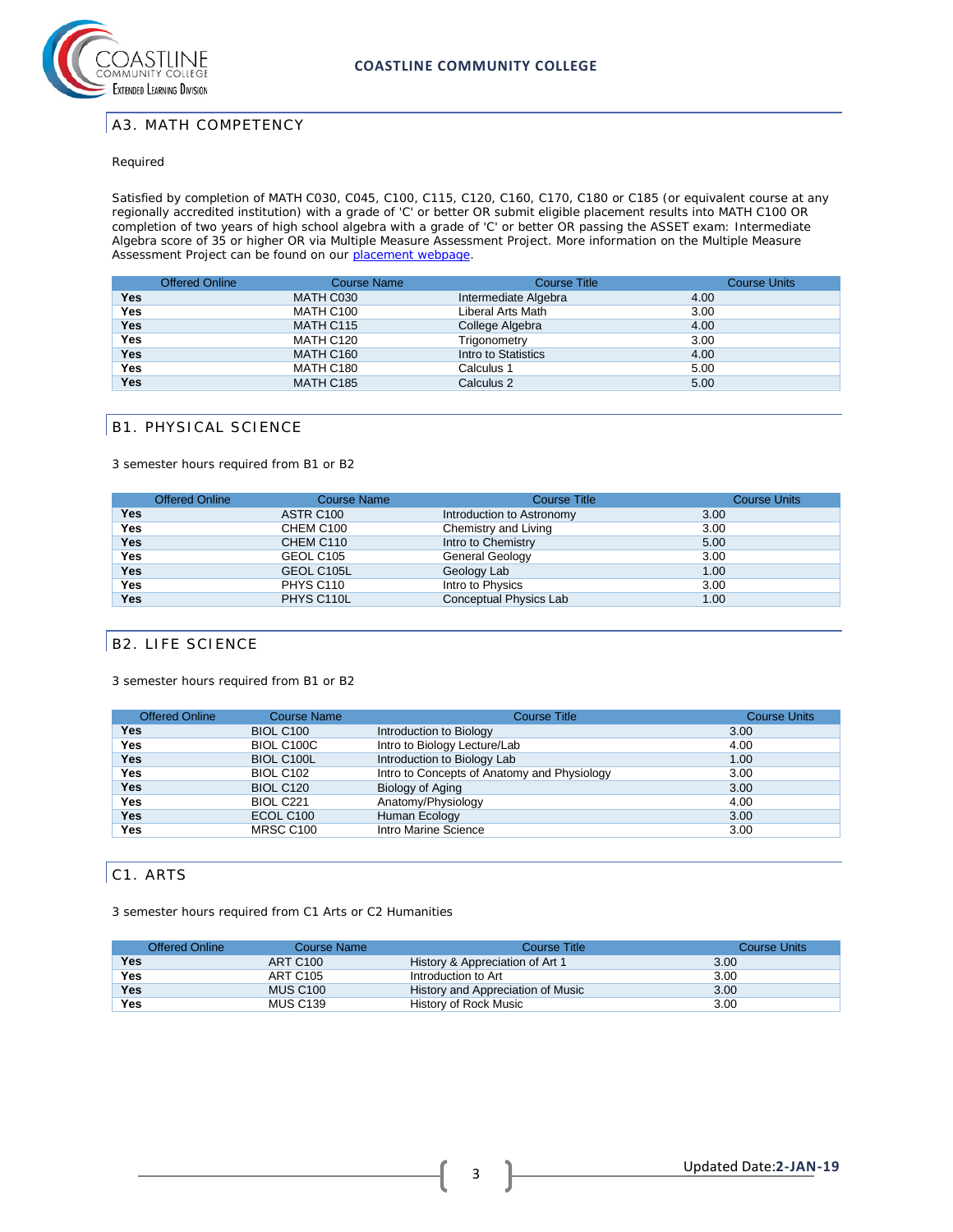

# C2. HUMANITIES

3 semester hours required from C1 Arts or C2 Humanities

| <b>Offered Online</b> | <b>Course Name</b> | <b>Course Title</b>                    | <b>Course Units</b> |
|-----------------------|--------------------|----------------------------------------|---------------------|
| Yes                   | ENGL C102          | <b>Critical Reasoning</b>              | 3.00                |
| No                    | ENGL C111          | Composition II                         | 3.00                |
| <b>Yes</b>            | ENGL C143          | Children's Literature                  | 3.00                |
| Yes                   | ENGL C145          | American Literature: Short Story       | 3.00                |
| <b>Yes</b>            | <b>HIST C125</b>   | Modern Iraqi History & Culture         | 3.00                |
| Yes                   | <b>HIST C161</b>   | World History to 1500                  | 3.00                |
| <b>Yes</b>            | <b>HIST C162</b>   | World History From 1500                | 3.00                |
| Yes                   | HIST C170          | U.S. History to 1876                   | 3.00                |
| <b>Yes</b>            | <b>HIST C175</b>   | U.S. History Since 1876                | 3.00                |
| <b>Yes</b>            | <b>HIST C180</b>   | Western Civilization to 1550           | 3.00                |
| <b>Yes</b>            | <b>HIST C185</b>   | <b>Western Civilization Since 1550</b> | 3.00                |
| <b>Yes</b>            | <b>HUM C110</b>    | Humanities through the Arts            | 3.00                |
| <b>Yes</b>            | <b>HUM C135</b>    | History and Appreciation of the Cinema | 3.00                |
| Yes                   | <b>PHIL C100</b>   | Introduction to Philosophy             | 3.00                |
| <b>Yes</b>            | <b>PHIL C115</b>   | Logic and Critical Thinking            | 3.00                |
| <b>Yes</b>            | <b>PHIL C120</b>   | <b>Ethics</b>                          | 3.00                |
| <b>Yes</b>            | SPAN C180A         | Elem Spanish 1A                        | 2.50                |
| Yes                   | SPAN C180B         | Elem Spanish 1B                        | 2.50                |

# D. SOCIAL SCIENCES

3 semester hours required

| <b>Offered Online</b> | <b>Course Name</b> | <b>Course Title</b>                 | <b>Course Units</b> |
|-----------------------|--------------------|-------------------------------------|---------------------|
| <b>Yes</b>            | ANTH C100          | <b>Cultural Anthropology</b>        | 3.00                |
| <b>Yes</b>            | ANTH C185          | Physical Anthropology               | 3.00                |
| <b>Yes</b>            | CMST C150          | <b>Intercultural Communication</b>  | 3.00                |
| <b>Yes</b>            | ECON C170          | Principles of Microeconomics        | 3.00                |
| <b>Yes</b>            | ECON C175          | Principles of Macroeconomics        | 3.00                |
| <b>Yes</b>            | <b>HIST C125</b>   | Modern Iraqi History & Culture      | 3.00                |
| <b>Yes</b>            | <b>HIST C161</b>   | World History to 1500               | 3.00                |
| <b>Yes</b>            | <b>HIST C162</b>   | World History From 1500             | 3.00                |
| <b>Yes</b>            | <b>HIST C170</b>   | U.S. History to 1876                | 3.00                |
| <b>Yes</b>            | <b>HIST C175</b>   | U.S. History Since 1876             | 3.00                |
| <b>Yes</b>            | <b>HIST C180</b>   | Western Civilization to 1550        | 3.00                |
| <b>Yes</b>            | MCOM C100          | Introduction to Mass Communication  | 3.00                |
| <b>Yes</b>            | <b>PSCI C180</b>   | American Government                 | 3.00                |
| <b>Yes</b>            | <b>PSYC C100</b>   | Introduction to Psychology          | 3.00                |
| <b>Yes</b>            | PSYC C116          | Child Growth /Development           | 3.00                |
| <b>Yes</b>            | PSYC C118          | Life Span Development Psychology    | 3.00                |
| <b>Yes</b>            | <b>PSYC C170</b>   | Psychology of Aging                 | 3.00                |
| <b>Yes</b>            | <b>PSYC C255</b>   | Abnormal Psychology                 | 3.00                |
| <b>Yes</b>            | <b>PSYC C280</b>   | Introduction to Research Methods    | 4.00                |
| <b>Yes</b>            | <b>SOC C100</b>    | Introduction to Sociology           | 3.00                |
| <b>Yes</b>            | <b>SOC C110</b>    | Introduction to Marriage and Family | 3.00                |
| Yes                   | <b>SOC C120</b>    | Introduction to Gerontology         | 3.00                |

# E. SELF-DEVELOPMENT

3 semester hours required

Satisfied by Military Basic Training

| <b>Offered Online</b> | Course Name:    | Course Title:               | Course Units |
|-----------------------|-----------------|-----------------------------|--------------|
| <b>Yes</b>            | <b>BUS C120</b> | Personal Financial Planning | 3.00         |
| Yes                   | <b>FN C170</b>  | Food and Nutrition          | 3.00         |